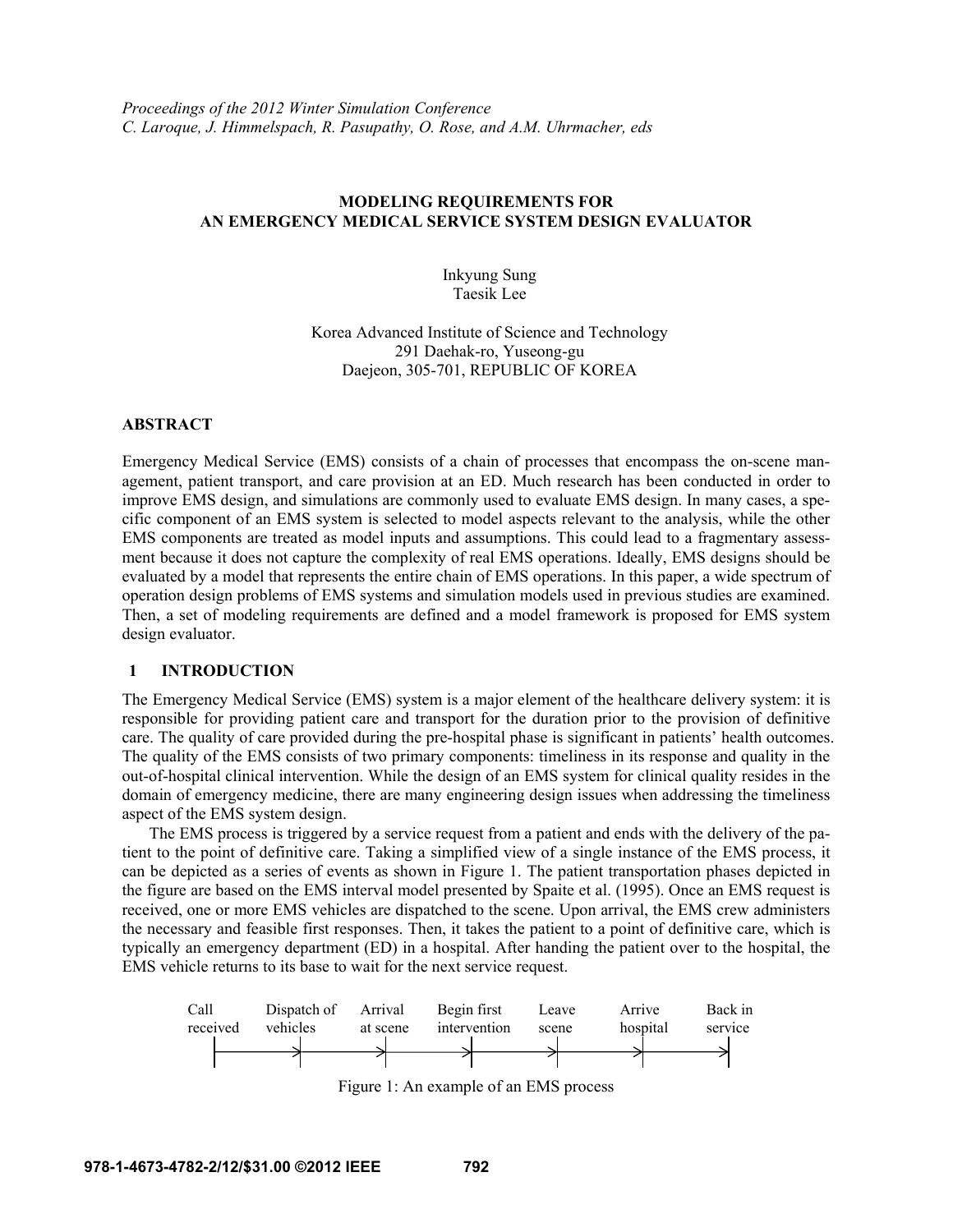The goals of EMS system design research are to plan the EMS's underlying logistics system and to design operational policies and protocols that support seamless execution of the service process. An example of an EMS logistics system design is determining the locations of the EMS vehicles that maximize service coverage. Optimizing the dispatch decisions for incoming service requests is an example of an operational policy design problem.

In much EMS system design research, some form of computer simulation is used as a means to evaluate the performance of the EMS system. Design alternatives have been proposed using various means, and the proposed solution's effectiveness is assessed using a simulation model. The simulation models enable virtual experiments to test the design solutions prior to real world implementation. This is particularly relevant and useful for EMS design because experiments in real EMS environments are generally restricted due to health and safety issues for patients.

These simulation models are typically developed in the specific context of the problem being addressed, which tends to focus on a specific component or phase of the EMS process. In such individual simulation models, the other components are often considered by simplifying assumptions or are external to the model scope. For example, in a simulation that evaluates ambulance location solutions, congestion at nearby emergency departments may not be modeled and it is always assumed that an ambulance is allowed to take a patient to the nearest ED. While this certainly simplifies the model building and enables the experiments focus on the specific aspect of the EMS system, it may lead to some problems.

A critical problem of such simplifications is the possibility of missing important interactions among the components of the overall EMS process. When an ambulance arrives at the nearest ED and finds it unable to accept the patient due to overcrowding, the ambulance must either wait for a bed at the ED or travel to another ED. This increases the ambulance's service time from what was assumed based only on the distance measure. Another problem is that, in many cases, changes in the system states, which are often caused by decisions made earlier in the process, may not be appropriately captured. As ambulance operations involve sequential decision-making processes, the decisions in previous stages have impacts on the decisions and operations for the next steps. For example, if a dispatcher orders redeployment for a returning ambulance to move to another site, the dispatch decision for the next request can be changed from what it would have been without the redeployment. Thus, a simplified EMS simulation model could lead to fragmentary performance assessment of an EMS system design solution. A stronger approach is to build a model that represents the entire chain of EMS operations in order to properly capture interactions among the various components and decisions throughout the process.

In this paper, a generic model framework for an EMS system design evaluator is developed. The primary goal is to provide a set of modeling requirements and guidelines for developing an EMS simulation model. First, the existing literature is reviewed in order to identify the commonly studied problems in EMS system design and also to understand the simulation models used in those studies. This provides a basis for defining the ranges of problems to scope the model framework. Next, a generic process model is developed for EMS system operations by integrating various features from numerous simulation models. Lastly, the key modeling issues are described related to each element in the general process model.

# **2 DESIGN PROBLEMS FOR EMS SYSTEMS**

In this section, a summary of the literature on EMS system design is presented. In a broad sense, some prior research considers the planning issues of EMS systems, e.g. determining locations for ambulances; other research focuses on the problem of EMS system operations such as designing a dispatch policy where the optimal decisions on assigning an ambulance to an incoming service request are examined. In this paper, the first type of problem is referred to as a strategic planning problem and the second type as a tactical operation problem.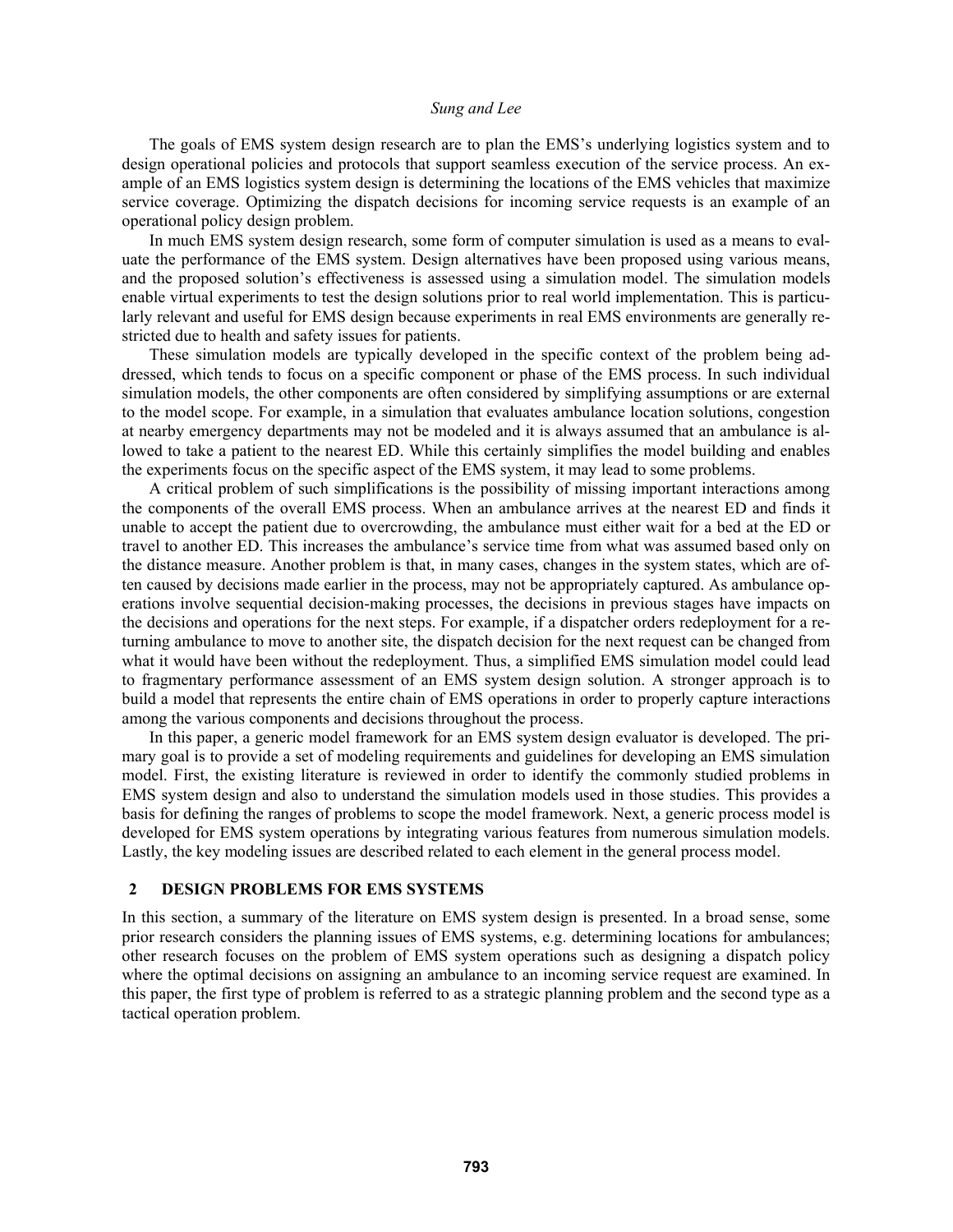### **2.1 EMS System Planning Problems**

A significant topic of strategic planning problems for EMS systems is the location problem for EMS ambulances, which has a long history of investigation since the early 1970s (Toregas et al. 1971, Church and ReVelle 1974). A wide range of models for EMS location problems has been developed. A relatively simple, deterministic model assumes that ambulances are always available to respond to emergency calls. However, the probabilistic models relax this assumption and incorporate the probabilistic availability of vehicles in an effort to represent more realistic ambulance operations. Many variations of these models exist as a result of the needs of specific problem circumstances, including the two-tiered ambulance model and double standard model, for example. Owen and Daskin (1998), Brotcorne, Larporte, and Semet (2003), and ReVelle and Eiselt (2005) have provided a comprehensive review of such studies. The primary goal of these problems is to determine the optimal number of and locations for ambulances in order to satisfy the relevant performance targets.

The optimal segmentation of a demand area (i.e. defining dispatch priority for a demand region) for EMS vehicles is another example of an EMS system planning problem. For example, Mendonca and Morabito (2001) and Iannoni, Morabito, and Saydam (2008) developed a model to locate appropriate segments of demand areas. Assigning the zones of primary responsibility is a key determinant for workload balance among ambulances and, therefore, affects the performance of the entire EMS system.

Planning an EMS system also includes designing a workforce shift schedule. In their study of the Edmonton EMS system, Ingolfsson, Erkut, and Budge (2003) proposed a single start station system where all ambulances begin and end their shift at the same location. Compared with a multiple start system, the single start station system can reduce the downtime for shift changes by pooling the spare ambulances in one location.

### **2.2 EMS System Operation Problems**

Figure 2 presents the various types of decisions made during the major events in an EMS system for a patient transport process. Managing the EMS system operation involves sequential decision-making, and the EMS system operation problems primarily relate to making decisions during the process of the EMS operation.



Figure 2: EMS system operation decisions at each phase of the patient transportation process

Ambulance dispatch policy design is among the most actively studied topics in EMS system operations. Dispatch refers to the assignment of an ambulance to incoming emergency calls. While it is a common practice to dispatch the closest ambulance to the scene, it is possible that different dispatch schemes can improve system performance. For example, one may give a higher dispatch priority to an ambulance with the longest idle time even if it is not the closest. The dispatch policy is an important factor in EMS system performance, and various dispatch policy designs have been discussed in Lim, Mamat, and Braunl (2011).

Triage decisions in a mass casualty event determine the transport priority for patients. Transporting patients to an appropriate hospital in a priority order other than the "first-come, first-served" basis can yield a better outcome. A transport priority may be determined based solely on the severity of a patient's clinical condition or on more complicated schemes as well. Inoue, Yanagisawa, and Kamae (2006) proposed a subgroup sorting method that could determine the transport priority for patients and demonstrated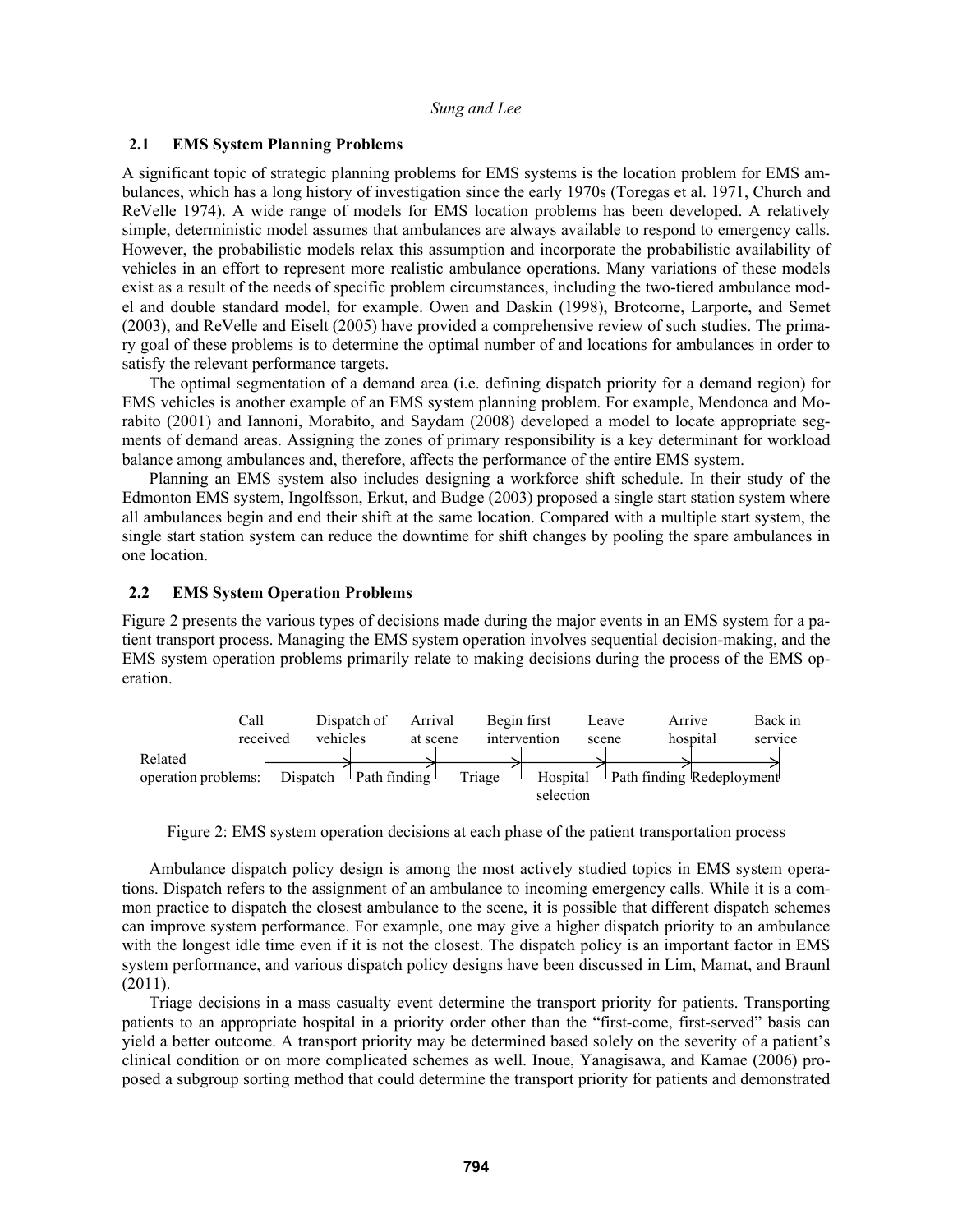that triage decision-making by subgroups improves the survivability outcome. Mills, Argon, and Ziya (2011) developed a triage scheme (Resource-Based START) in which mapping between the severity level and transport priority changed after a threshold time. The motivation of this scheme was that after a certain period, the survival probability of lower severity patients deteriorates faster than patients with higher severity. Related to the triage decisions, a decision may be made not to transport a patient at all; this is called a non-conveyance decision (Snooks et al. 2004). While there is practical difficulty in exercising a non-conveyance decision, it can improve the ambulance operations by limiting the ambulance tasks to the true demands.

The next decision to be made is regarding which hospital a patient will be transported to for emergency care. While the nearest emergency department with available beds is a reasonable decision in most situations, the current congestion level at the candidate EDs should be considered when determining the destination. This is particularly relevant to a mass casualty event where the availability and capability of nearby EDs should be appropriately distributed to a large number of patients requiring different levels of services, but at the same time. Jotshi, Gong, and Batta (2009) suggested a method of determining the destination ED for patients from a mass casualty event, by considering the candidate EDs' available capacities, waiting times, and distances from the incident scene.

Once a destination ED is selected, the sub-problem of finding the optimal path from the scene to the destination should be considered. For example, Haghani, Tian, and Hu (2004) developed a simulation model where the path with the shortest time was determined for an individual origin-destination pair at a certain time of day. While the path finding itself is not a significant problem in the context of the EMS operation, it is a sub-problem that can be used as a part of another problem such as the dispatch problem.

Upon completing a transport task, an ambulance may return to a base other than where it originally departed from in order to optimally respond to the dynamically changing coverage of the fleet of ambulances. A returning ambulance moves to a temporarily uncovered area where all ambulances in the area are busy. This practice is referred to as dynamic ambulance relocation. In a dynamic ambulance relocation system, when an ambulance is dispatched, thereby leaving an area uncovered, the remaining ambulances are relocated to achieve optimal coverage with the reduced ambulance units. Mathematical models for ambulance relocation have been proposed by Gendreau, Laporte, and Semet (2001), Gendreau, Laporte, and Semet (2006), and Maxwell et al. (2010).

# **3 SIMULATION APPROACHES FOR EMS SYSTEM DESIGN**

This section reviews the applications of simulations to EMS system designs. Specifically, the simulation models are discussed in terms of the type of problems they address and the phase of EMS process each model investigates.

Many of the simulation models developed for EMS design aim to evaluate EMS system configurations, and most have focused on ambulance locations (Savas 1969, Fujiwara, Makjamroen, and Gupta 1987, Iskander 1989, Goldberg et al. 1990, Repede and Bernardo 1994, Yang, Hamedi, and Haghani 2004, Silva and Pinto 2010). The first such application of simulation modeling is found in Savas (1969). A simulation model was constructed to analyze the effectiveness of alternative system configurations of the redistribution of ambulances and addition of more vehicles. In Iskander (1989), a simulation model evaluated the ambulance locations, but their model considered other components including the reduced time in dispatch, time spent at the scene, variations in emergency call arrival rates, and non-conveyance scenarios. A similar simulation model can be found in Goldberg et al. (1990). Most of these models simplified the dispatch decision component as a simple, nearest ambulance dispatching operation and a first-come, firstserved queuing policy. In a few models, alternative dispatch rules were considered. For example, Repede and Bernardo (1994) considered the least likelihood of receiving calls in a zone of primary responsibility in the dispatch decision. Yang, Hamedi, and Haghani (2004) modeled the dispatch decision for ambulances currently in the outside-depot state. The simulation model developed by Silva and Pinto (2010) also considered ambulances that are assigned to patients as candidate units for dispatch to incoming service requests.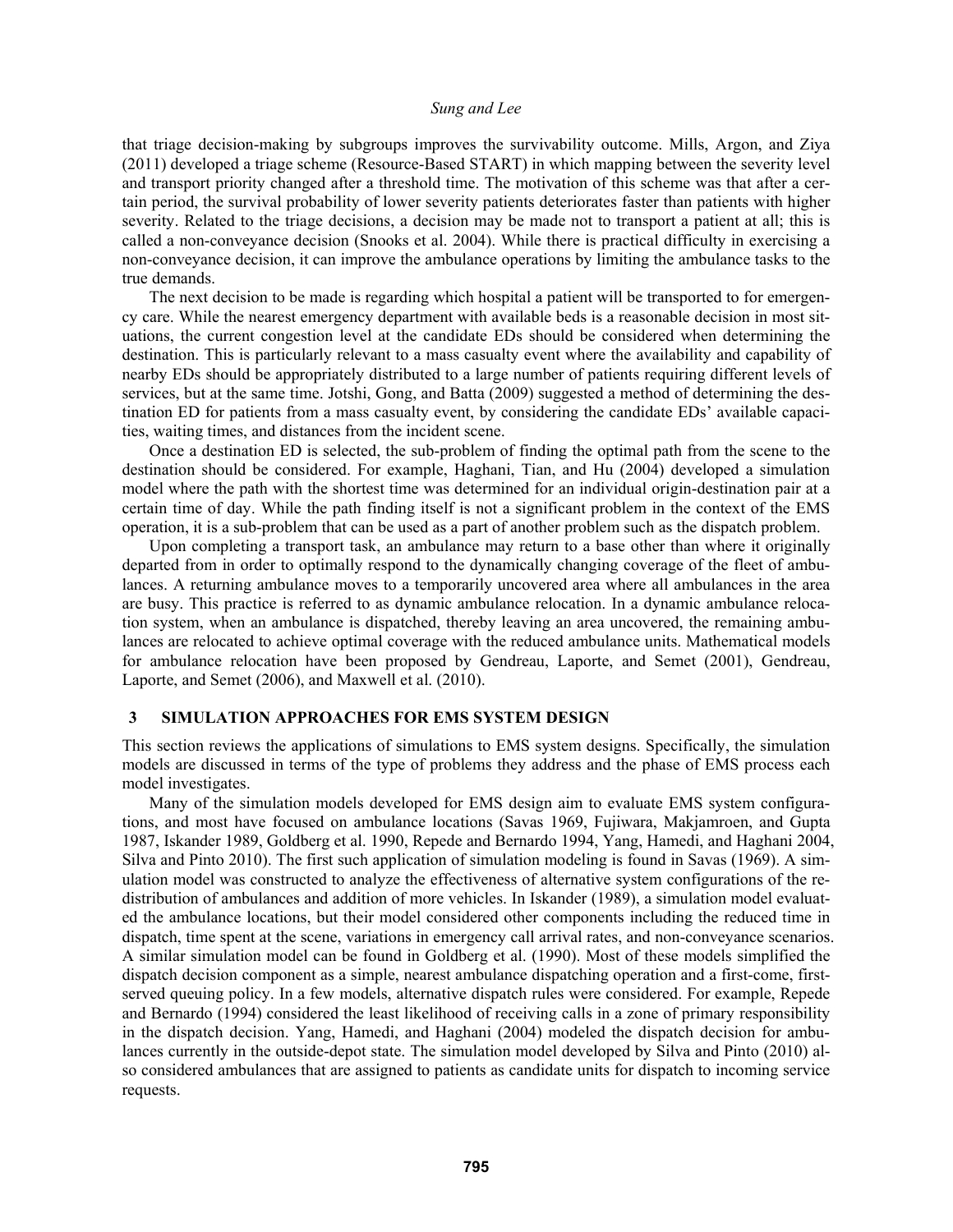Simulation models are particularly useful for predicting the performance of new system configurations. Ingolfsson, Erkut, and Budge (2003) modeled a single start station system to evaluate its effectiveness in reducing the downtime for shift change. The operations for the ambulance shift are represented in the model. Their model includes a dispatching decision model in which the destination hospitals are determined using a probabilistic distribution extracted from historical data. Su and Shih (2003) designed a two-tiered system that provides advanced pre-hospital care. In their simulation model, the advanced life support (ALS) units are dispatched according to a predetermined dispatch priority and then the dispatched ALS units determine the destination hospital. Gunes and Szechtman (2005) developed a simulation model for a helicopter EMS system with a simple dispatching policy to assign the nearest helicopter to a patient.

Some other models have been incorporated operational decision components with richer details, many of which address dispatch decisions. Lubicz and Mielczarek (1987) developed a simulation model that includes the modeling of dispatch operations and non-conveyance operations. Furthermore, ambulance preemption using a higher priority call and priority queuing policy to assign an ambulance were implemented in the model. The simulation model presented in Zaki, Cheng, and Parker (1997) allows the evaluation of the inter-zone dispatch policy and priority-based dispatching policy. Andersson and Varbrand (2007) used simulation experiments to test the proposed algorithms that dispatch and relocate ambulances in order to improve the preparedness of the EMS system. Lim, Mamat, and Braunl (2011) also used simulation experiments to compare performances among various dispatch policies for EMS systems. Haghani, Tian, and Hu (2004) used a simulation model to analyze the dynamic assignment policy where the shortest path algorithm was included with time varying traffic information. Relocation or redeployment is another operational decision problem, and Gendreau, Laporte, and Semet (2001), Gendreau, Laporte, and Semet (2006), and Maxwell et al. (2010) have built a simulation model for redeployment in order to assess the performance of the solutions they developed in an analytic model.

Table 1 summarizes the simulation models reviewed in this section; it shows the operational decision components included in each model. The dispatch component is included in all models because the dispatch of an ambulance is a basic feature of EMS simulations. However, there are varying degrees of detail and sophistication in the dispatch decision model: some use a simple nearest, first-come, first-served rule, while in others, the dispatch components are modeled with a variety of dispatch policies. Redeployment or relocation is also represented in many models; including redeployment decisions requires system state changes by non-active ambulance vehicles, which potentially complicates implementation. For example, allowing an ambulance to respond to a call while it is on its way to a new deployment location requires tracking of ambulance positions. The triage and hospital selection components are part of the dispatch decision in a broader sense, but they have modeling and input requirements unique to their decision-making process. Both of these are particularly relevant to a mass casualty response when the demands for EMS surge in a concentrated fashion in both time and space. However, determining a path for the ambulance trip is usually not considered in EMS simulation models. This is mostly because in typical problems studied using a simulation model, such resolution is not required or can be computed externally. In most cases, the time for an ambulance trip is considered using the simple shortest travel distance and driving speed.

# **4 MODELING FRAMEWORK FOR EMS SYSTEM DESIGN EVALUATOR**

The reviews in Section 3 suggest that the simulation models presented in EMS system design research have often focused on a specific component or phase in the EMS process. That is, the models have had a model scope decision according to the individual modeler and can be well justified as with any other modeling for simulation studies. However, there appears to be an advantage in designing a more generic simulation model that encompasses the entire spectrum of the EMS operation process and the decisionmaking associated with the entire process. First, there is a possibility that some key interactions among the EMS components and decisions are overlooked, which potentially leads to a fragmented assessment of the system performance. Considering that the ultimate goal of EMS system research is to create an impact by implementation, it is important to assess the expected performance of the proposed solutions in an environment as close to the real world environment as possible. In doing so, a key factor is to represent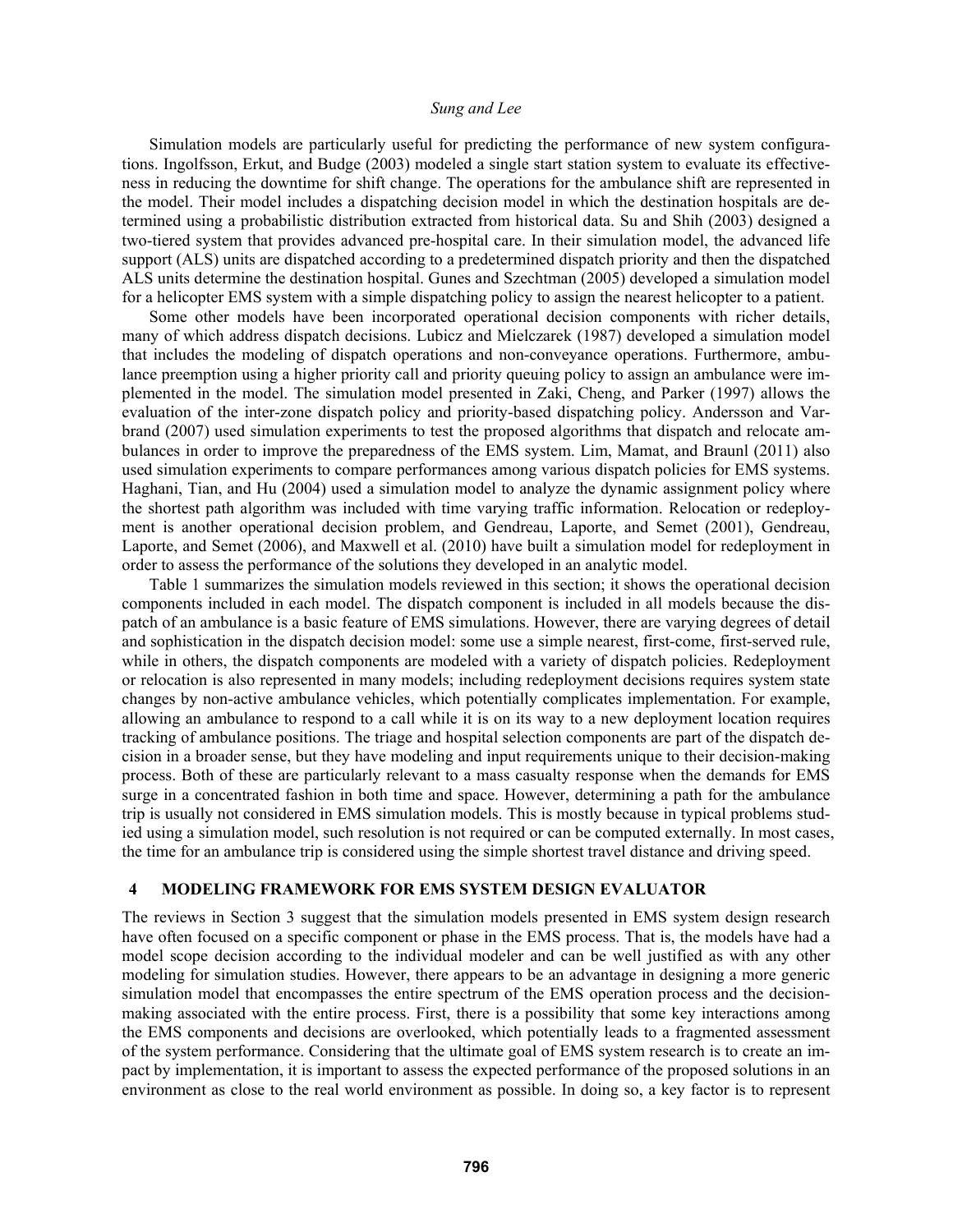the entire chain of EMS processes. There is also an issue of reusability. The simulation models developed for individual studies are generally not applicable for other studies due to the different modeling scopes. However, an EMS simulation model that represents the entire EMS operation process can facilitate individual modeling building efforts.

| Decision<br>Reference                          | Dispatch              | Path<br>finding | Triage | Hospital<br>selection | Redeployment |
|------------------------------------------------|-----------------------|-----------------|--------|-----------------------|--------------|
| Savas (1969)                                   | Nearest               |                 |        | $\bigcirc$            |              |
| Fitzsimmons (1971)                             | Preemption            |                 |        |                       |              |
| Fuziwara, Makjam-<br>roen, and Gupta<br>(1987) | Nearest               |                 |        |                       |              |
| Lubicz and Mielcza-<br>rek (1987)              | Preemption            |                 |        |                       |              |
| Iskander (1989)                                | Nearest               |                 |        |                       |              |
| Goldberg et al. (1990)                         | Shortest travel time  |                 |        |                       |              |
| Repede and Bernardo<br>(1994)                  | Least likelihood      |                 |        |                       |              |
| Zaki, Cheng, and Par-<br>ker (1997)            | Inter-zone dispatch   |                 |        |                       |              |
| Ingolfsson, Erkut, and<br>Budge (2003)         | Nearest               |                 |        |                       |              |
| Su and Shih (2003)                             | Nearest               |                 |        |                       |              |
| Haghani, Tian and Hu<br>(2004)                 | Dynamic assignment    |                 |        |                       |              |
| Yang, Hamedi, and<br>Haghani (2004)            | Dynamic assignment    |                 |        |                       |              |
| Gunes and Szechtman<br>(2005)                  | Nearest               |                 |        |                       |              |
| Andersson and Var-<br>brand (2007)             | Preparedness          |                 |        |                       |              |
| Silva and Pinto (2010)                         | Earliest arrival time |                 |        |                       |              |
| Lim, Mamat, and<br><b>Braunl</b> (2011)        | Policy review         |                 |        |                       |              |
| • Modeled                                      |                       |                 |        |                       |              |

Table 1: Operational features and logics included in reviewed simulation models

○ Addressed but not modeled

 An EMS system simulation model must satisfy a number of fundamental requirements. First, it should be able to capture the possible interactions among the EMS components and decisions. Each component in the EMS operation process should be represented with sufficient detail for the problem at hand and should be integrated so that their interactions can be modeled appropriately. Second, it should allow analysts to evaluate the solutions for various types of EMS system design problems. In order to achieve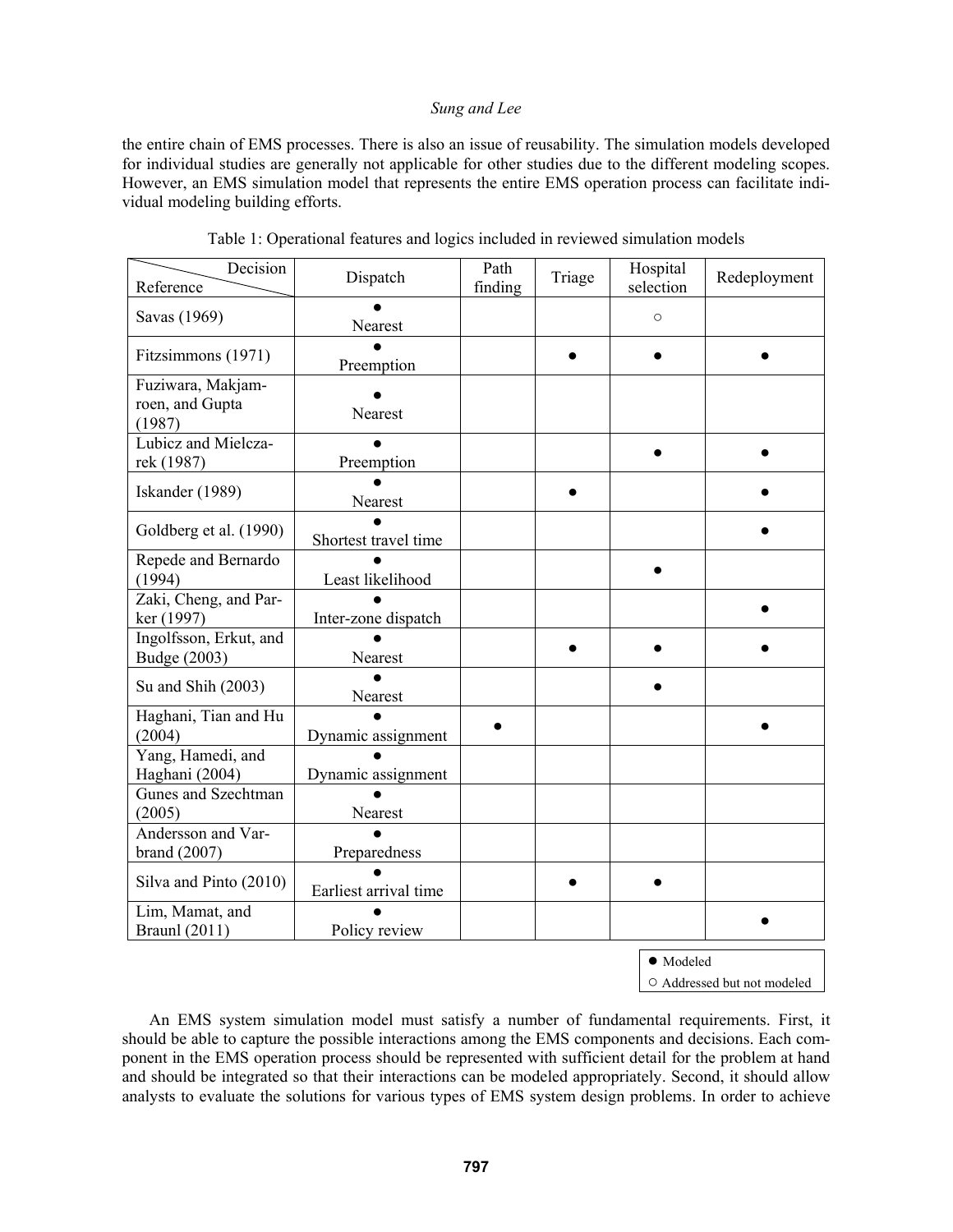this, the model must provide a means to incorporate design solutions into the model. This may not be straightforward because there are different types of solutions to consider ranging from what can be represented as location data, queuing policy, or logic and algorithm for decision-making based on system states. Lastly, it is desirable for the model to have flexibility for a modeler to incorporate modifications to meet the requirements specific to their problem.

A conceptual framework for an EMS system simulation model is presented in Figure 3. It consists of three modules: modeling of the input data, the EMS process flow, and decision-making. The EMS process flow module, shown in the middle row, is the central part of the simulation model: it describes the EMS process following a patient's transaction through the process. The input data module includes the EMS demand modeling, EMS system configuration, and time interval generation, which are shown in the top row of Figure 3. The EMS system configurations initialize the setting for the target EMS system in the simulation model. The EMS demand modeling and time interval generation manage the various attributes for service requests and processing times for each process step that are used in the process flow module. The decision-making module controls the decision-making process at various points in the EMS process by providing a set of rules or logics.



Figure 3: A framework for EMS system design evaluator

#### **4.1 Input Data Modeling Module**

The input data modeling module consists of three components: the EMS demand modeling, EMS system configurations, and time interval generation. The EMS demand modeling generates the attributes of the incoming EMS requests. The typical attributes of EMS requests include arrival time, severity (priority), and location of the incident. The attributes can be obtained from historical data in a format of raw samples or probabilistic distribution. The forecasting technique is an alternative to generating attributes of the EMS request from historical data. Channouf et al. (2007) and Matteson et al. (2011) developed forecasting techniques that effectively capture the features of the EMS request arrival process. The EMS demand modeling may also be extended to include a function that can construct a virtual set of EMS request data from a hypothetical scenario such as a mass casualty event or wide-area disaster event.

The EMS system configurations are required in order to define the initial settings of the simulation experiments. The number of ambulances and their locations are examples of the information managed in the configurations. Alternative configurations can be obtained from EMS system planning problems through optimization or heuristics, and input to the EMS system configurations.

The last part of the input data modeling is to generate the time intervals for various processing times; travel time, time spent at the scene, and time spent at the hospital are examples of time intervals. The travel time is key information for the simulation because it typically occupies the largest portion of the active ambulance operations and thus is an important determinant of the EMS system performance. Deci-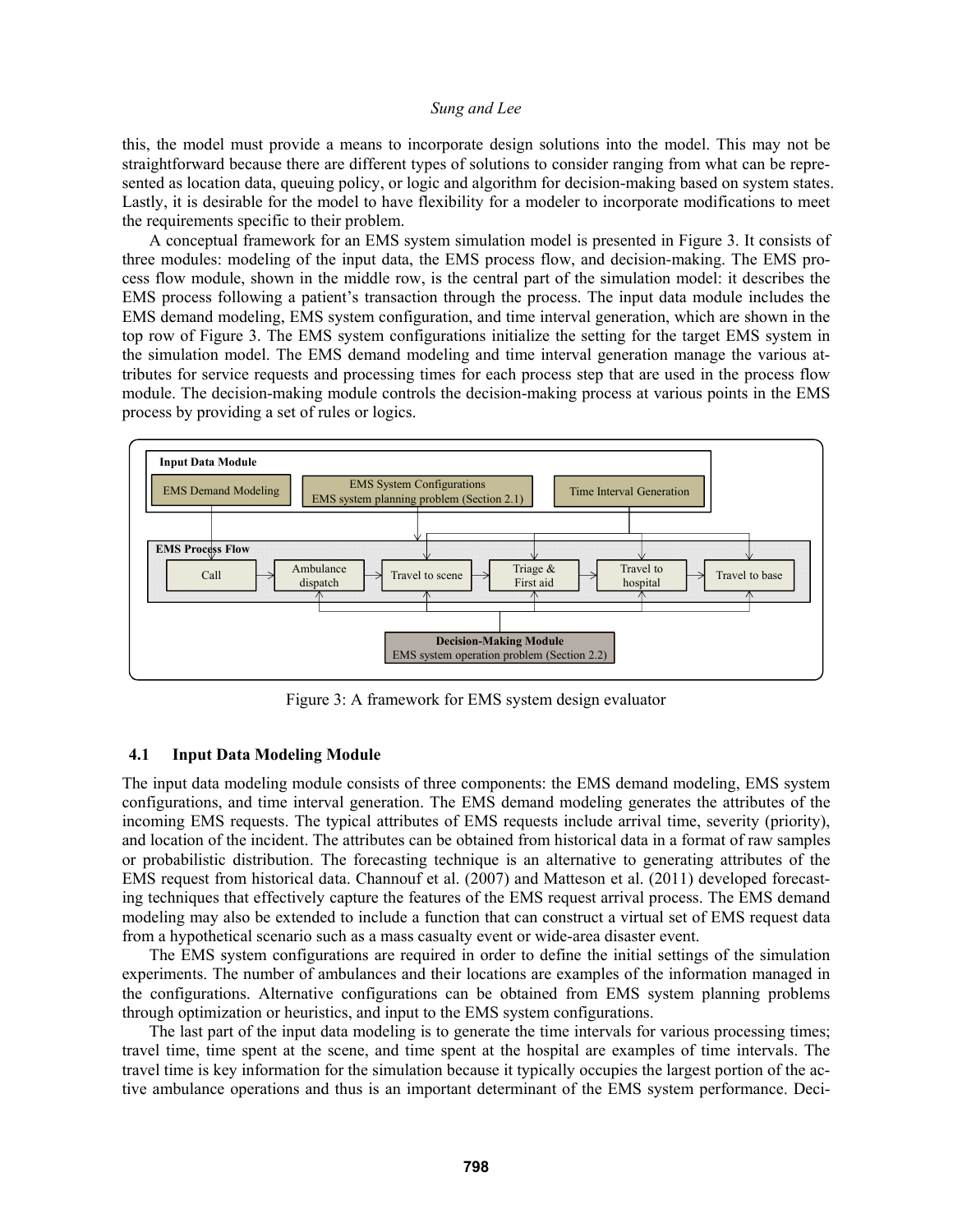sion-making such as ambulance dispatch and hospital selection is primarily based on the expected travel time. There are numerous studies that propose a means to predict the travel time of an ambulance, and a brief review is provided here.

Early studies in EMS simulation used simply approximated travel times. Fitzsimmons (1971, 1973) used a rectangular distance based on the orthogonal arrangement of streets between two points as the travel distance. Lubicz and Mielczarek (1987) obtained the travel distance using the actual road network and average driving speed. In some cases, the linear distance was used and the travel time was adjusted with a coefficient to compensate the nonlinearity of the travel distance (Iskander 1989). Some models have adopted a slightly more refined version. The *square root law* was proposed in order to approximate a fire engine travel time in an attempt to consider acceleration and cruising speed separately (Kolesar, Wakler, and Hausner 1975). Fuziwara, Makjamroen, and Gupta (1987) also used a piecewise function to generate the travel time for an EMS simulation model, as follows:

$$
T(D) = \begin{cases} c\sqrt{D} & \text{if } D \le d \\ a + bD & \text{otherwise} \end{cases}
$$

where  $T(D)$  is the expected travel time, *D* is the travel distance, and *d* is the distance required to achieve cruising speed. The parameters *a, b, c,* and *d* were empirically estimated in the study. Ingolfsson, Erkut, and Budge (2003) adopted a similar scheme to generate travel times for ambulances. Goldberg et al. (1990) applied a travel time generation method that considers different road types and travel speeds on the road types. They divided the road network into four categories (freeways, major roads, non-major roads, and local roads), and the path between two points was divided into segments of the four road categories. Then, the travel time was calculated using a linear regression function with the four road category factors. Henderson and Mason (2005) considered time-varying travel time. They used actual road traffic data to find a representative value for morning peak travel time (8 AM), midday travel time (12 PM), and evening peak travel time (5 PM). Then, the travel times during other hours of the day were estimated using weighted combinations of the three values. While these models provide a deterministic travel time, a probability distribution is also often used to generate travel time. Repede and Bernardo (1994), Zaki, Cheng, and Parker (1997), Christie and Levary (1998), Su and Shih (2003), and Haghani, Tian, and Hu (2004) used probability distributions in their simulation models in order to generate travel times that reflect the target region's travel time pattern. Budge, Ingolfsson, and Zerom (2010) proposed a travel-time distribution model that incorporates a dependence between the distance and median travel time.

While the schemes discussed above are sufficient in most cases, there are some applications where more substantial models may be required. For example, in a disaster scenario, the data or model developed for a nominal condition will not apply. There may be a loss of road infrastructure, unexpected heavy traffic, local congestion at the disaster scene, and so on. For this, integrating a traffic simulation into the model may be considered as long as the increased complexity is manageable.

### **4.2 EMS Process Flow Module**

The EMS process flow module defines the basic process flow for the simulation. Driven by the requirements from the EMS system design problems identified in Section 2, a generic process flow for EMS operation is presented in Figure 4. The process flow is designed to allow representation of the identified design problems in the EMS system. The backbone of the process flow is the process of patient transport, which dictates how patients are transported through a number of sub-processes and decisions throughout the main process. Delays associated with supporting the operations, such as maintenance or redeployment of ambulance units, are also included because the ambulance availability is affected by these events.

Figure 4 is a generic representation of an EMS process, which can be easily modified to reflect the specific attributes of the target EMS system. For example, for an EMS system with an ambulance relocation policy, the waiting ambulances move to another station located in a temporally uncovered area; this type of operation can be incorporated by modifying the maintenance operation flow. Some other features may need more significant modification in order for them to be incorporated into the model.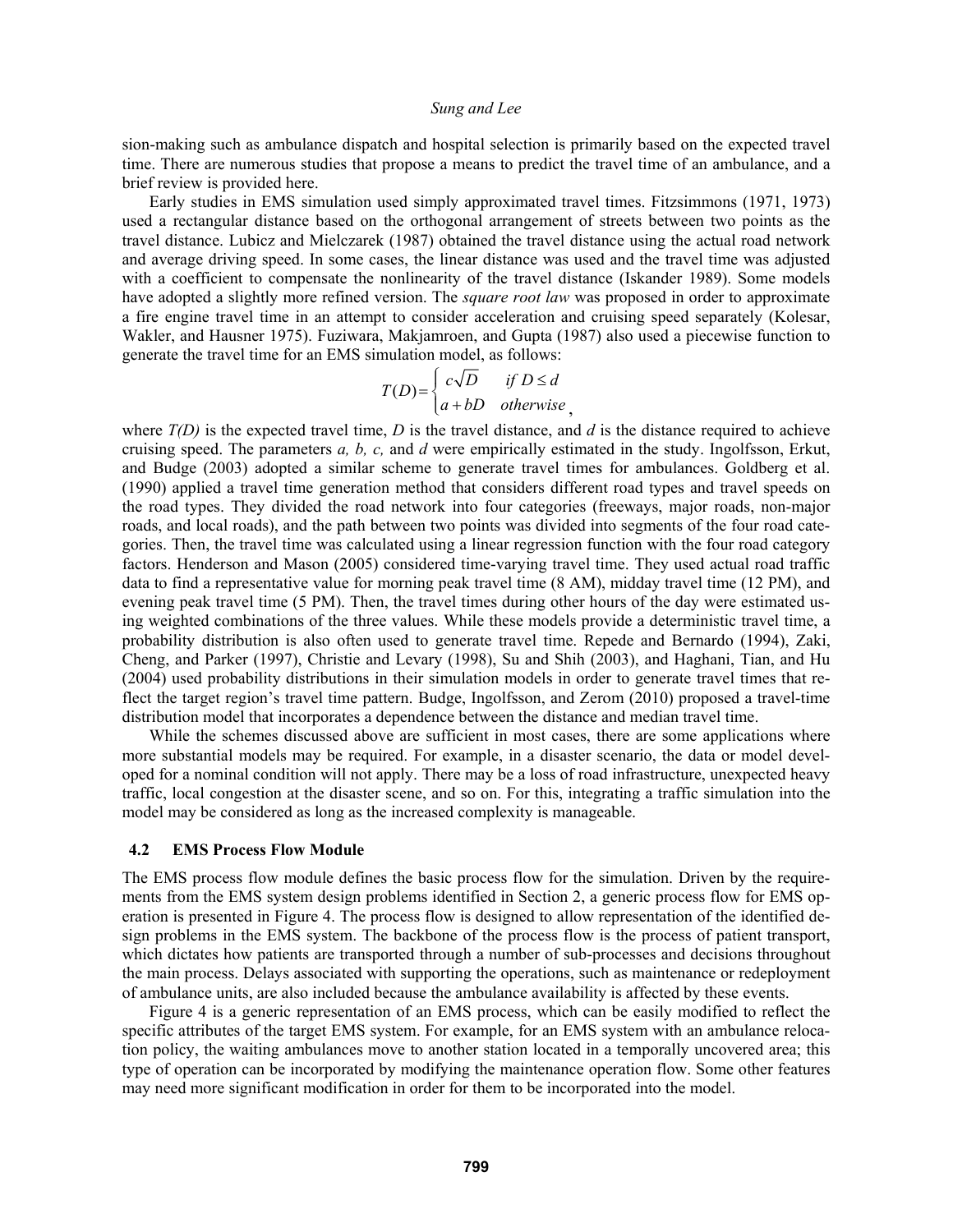

Figure 4: A generic process flow for EMS operations

# **4.3 Decision-Making Module**

The decision-making module provides rules or logics for making operational decisions in the EMS flow process. The four major decisions identified in Section 2.2 are dispatch, triage, destination hospital selection, and redeployment. These decisions control the details of the EMS operation during the process flow. The operational decisions can be developed external to the simulation model and a set of rules, protocols, or priorities may be simply provided for the model. In other cases, a decision-making model may be designed using real-time (simulation time) information for the EMS system state. This would require interoperation or integration of the decision-making module and the main EMS process flow model.

 A common criterion for decision-making in the EMS system design is the response time, i.e. the time period between the receipt of an EMS request and an ambulance's arrival at the scene. The response time is accepted as a key performance measure of an EMS system. A possible weakness of using the response time is that it is an indirect measure of the true system performance, and there are some studies that address this issue. For example, McLay and Mayorga (2010) discuss appropriate threshold response times that maximize the survival rate of cardiac arrest patients. Erkut, Ingolfsson, and Erdogan (2008) provide a review for estimating the survival rate of cardiac arrest patients. The Resource-Based START, which is the triage scheme proposed by Mills, Argon, and Ziya (2011), is based on survivability as a performance measure.

### **5 SUMMARY**

In this paper, various system design problems that were studied in prior EMS research were reviewed. Simulation has been frequently used in these studies to evaluate the proposed designs for the problems. In most cases, the simulation models have been developed with a specific focus on their target problems. While defining the model scope according to the problem being studied is reasonable, there appears to be an advantage of implementing a more generic EMS system simulation model. An EMS system simulation model that encompasses the entire spectrum of the EMS operation process and decisions involved will enable the capture of possible interactions between the system components and operational decisions. Also, it will allow researchers to more easily evaluate their design solutions under various assumptions and conditions for other process components. As a first step toward a generic EMS system simulation model, a conceptual framework for an EMS system simulation model was presented in this paper. The modeling considerations and practices are discussed in three parts of the framework: the input data modeling, EMS process flow, and decision-making.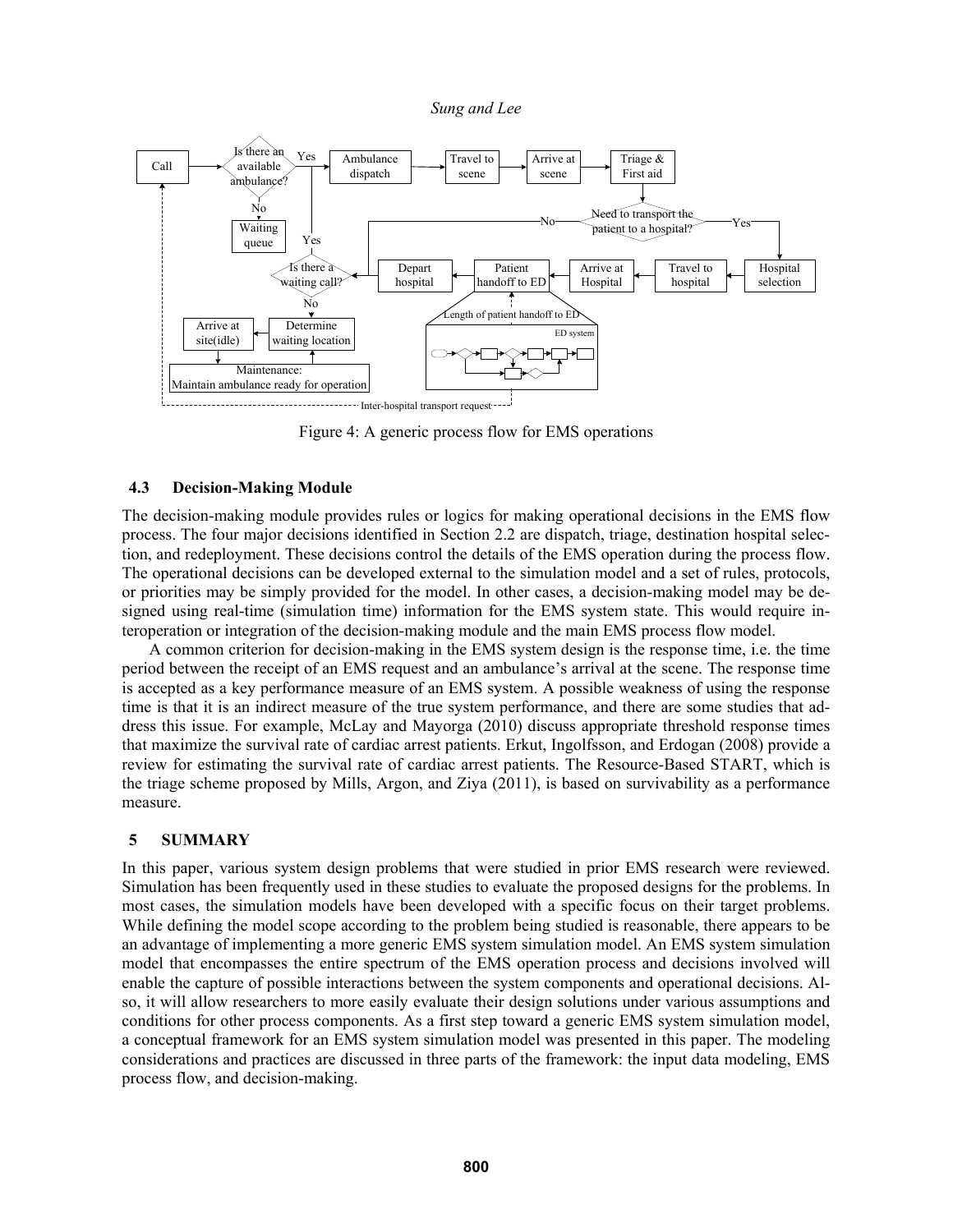### **REFERENCES**

- Andersson, T., and P. Varbrand. 2007. "Decision Support Tools for Ambulance Dispatch and Relocation." *Journal of the Operational Research Society* 58:195-201.
- Brotcorne, L., G. Laporte, and F. Semet. 2003. "Ambulance Location and Relocation Models." *European Journal of Operational Research* 147:451-463.
- Budge, S., A. Ingolfsson, and D. Zerom. 2010. "Empirical Analysis of Ambulance Travel Times: The Case of Calgary Emergency Medical Services." *Management Science* 56:716-723.
- Channouf, N., P. L'Ecuyer, A. Ingolfsson, and A. N. Avramidis. 2007. "The Application of Forecasting Techniques to Modeling Emergency Medical System Calls in Calgary, Alberta." *Health Care Management Science* 10:25-45.
- Christie, P. M. J., and R. R. Levary. 1998. "The Use of Simulation in Planning the Transportation of Patients to Hospitals Following a Disaster." *Journal of medical systems* 22:289-300.
- Church, R. and C. ReVelle. 1974. "The Maximal Covering Location *Problem" Papers in Regional Science* 32:101-108.
- Erkut, E., A. Ingolfsson, and G. Erdogan. 2008. "Ambulance Location for Maximum Survival." *Naval Research Logistics* 55:42-58.
- Fitzsimmons, J. A. "An Emergency Medical System Simulation Model." In *Proceedings of the 1971 Winter Simulation Conference,* Edited by M. Araten, and J. Sussman, 18-25. Piscataway, New Jersey: Institute of Electrical and Electronics Engineers, Inc.
- Fitzsimmons, J. A. 1973. "A Methodology for Emergency Ambulance." *Management Science* 19:627-636.
- Fujiwara, O., T. Makjamroen, and K. K. Gupta. 1987. "Ambulance Deployment Analysis: A Case Study of Bangkok." *European Journal of Operational Research* 31:9-18.
- Gendreau, M., G. Laporte, and F. Semet. 2001. "A Dynamic Model and Parallel Tabu Search Heuristic for Real-Time Ambulance relocation." *Parallel Computing* 27:1641-1653.
- Gendreau, M., G. Laporte, and F. Semet. 2006. "The Maximal Expected Coverage Relocation Problem for Emergency Vehicles." *Journal of the Operational Research Society* 57:22-28.
- Goldberg, J., R. Dietrich, J. M. Chen, M. Mitwasi, T. Valenzuela, and E. Criss. 1990. "A Simulation Model for Evaluating a Set of Emergency Vehicle Base Locations: Development, Validation, and Usage." *Socio-economic planning sciences* 24:125-41.
- Gunes, E., and R. Szechtmant. "A Simulation Model of a Helicopter Ambulance Service." In *Proceedings of the 2005 Winter Simulation Conference*, Edited by M. E. Huhl, N. M. Steiger, F. B. Armstrong, and J. A. Joines, 951-957. Piscataway, New Jersey: Institute of Electrical and Electronics Engineers, Inc.
- Haghani, A., Q. Tian, and H. Hu. 2004. "Simulation Model for Real-time Emergency Vehicle Dispatching and Routing." *Transportation Research Record* 1882:176-183.
- Henderson, S., and A. Mason. 2005. "Ambulance Service Planning: Simulation and Data Visualisation." *Operations Research and Health Care* 70:77-102.
- Ingolfsson, A., E. Erkut, and S. Budge. 2003. "Simulation of Single Start Station for Edmonton EMS." *Journal of the Operational Research* 54:736-746.
- Iannoni, A. P., R. Morabito, and C. Saydam. 2008. "A Hypercube Queueing Model Embedded into a Genetic Algorithm for Ambulance Deployment on Highways." *Annals of Operations Research* 157:207- 224.
- Inoue, H., S. Yanagisawa, and I. Kamae. 2006. "Computer-simulated Assessment of Methods of Transporting Severely Injured Individuals in Disaster-case Study of an Airport Accident." *Computer methods and programs in biomedicine* 81:256-265.
- Iskander, W. "Simulation Modeling for Emergency Medical Service Systems." In *Proceedings of the 1989 Winter Simulation Conference*, Edited by E. A. MacNair, K. J. Musselman, and P. Heidelberger, 1107-1111. Piscataway, New Jersey: Institute of Electrical and Electronics Engineers, Inc.
- Jotshi, A., Q. Gong, and R. Batta. 2009. "Dispatching and Routing of Emergency Vehicles in Disaster Mitigation Using Data Fusion." *Socio-Economic Planning Sciences* 43:1-24.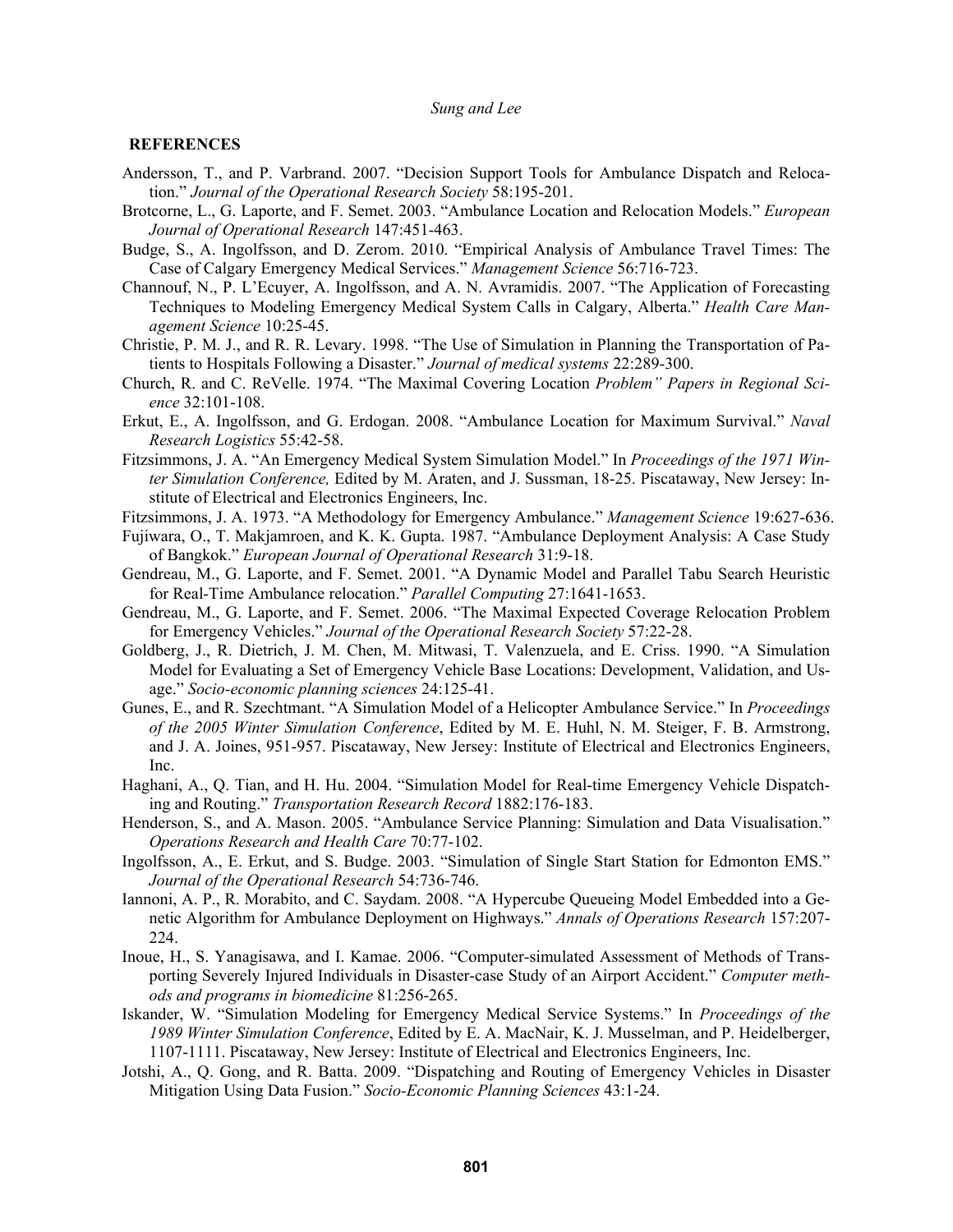- Kolesar, P., W. Walker, and J. Hausner. 1975. "Determining the Relation Between Fire Engine Travel Times and Travel Distances in New York City." *Operations Research* 23:614-627.
- Lim, C. S., R. Mamat, and T. Braunl. 2011. "Impact of Ambulance Dispatch Policies on Performance of Emergency Medical Services." *IEEE Transactions on Intelligent Transportation Systems* 12:624-632.
- Lubicz, M., and B. Mielczarek. 1987. "Simulation Modelling of Emergency Medical Services." *European Journal of Operational Research* 29:178-185.
- Matteson, D. S., M. W. McLean, D. B. Woodard, and S. G. Henderson. 2011. "Forecasting Emergency Medical Service Call Arrival Rates." *The Annals of Applied Statistics* 5:1379-1406
- Maxwell, M.S., M. Restrepo, S.G. Henderson, and H. Topaloglu. 2010. "Approximate Dynamic Programming for Ambulance Redeployment." *INFORMS Journal on Computing* 22:266-281.
- McLay, L. A., and M. E. Mayorga. 2010. "Evaluating Emergency Medical Service Performance Measures." *Health Care Management Science* 13:124-136.
- Mendonca, F. C., and R. Morabito. 2001. "Analysing Emergency Medical Service Ambulance Deployment on a Brazilian Highway Using the Hypercube Model." *Journal of the Operational Research Society* 52:261-270.
- Mills, A., N. Argon, and S. Ziya. 2011. "Resource-based START (ReSTART): Mass-Casualty Triage Under Resource Limitations" *Annual Conference of Manufacturing & Service Operations Management*. Ann Arbor, Michigan.
- Owen, S. H. and M. S. Daskin. 1998. "Strategic Facility Location: A Review." *European Journal of Operational Research* 111:423-447.
- Repede, J. F., and J. J. Bernardo. 1994. "Case Study Developing and Validating a Decision Support System for Locating Emergency Medical Vehicles in Louisville , Kentucky." *European Journal Of Operational Research* 75:567-581.
- ReVelle, C. S. and H. A. Eiselt. 2005. "Location Analysis: A Synthesis and Survey." *European Journal of Operational Research* 165:1-19.
- Savas, E. 1969. "Simulation and Cost-effectiveness Analysis of New York's Emergency Ambulance Service." *Management Science* 15:B608-B627.
- Silva, P. M. S., and L. R. Pinto. 2010. "Emergency Medical Systems Analysis by Simulation and Optimization." In *Proceedings of the 2010 Winter Simulation Conference*, Edited by B. Johansson, S. Jain, J. Montoya-Torres, J. Hugan, and E. Yucesan, 2422-2432. Piscataway, New Jersey: Institute of Electrical and Electronics Engineers, Inc.
- Snooks, H. A., J. Dale, C. Hartley-Sharpe, and M. Halter. 2004. "On-scene Alternatives for Emergency Ambulance Crews Attending Patients Who Do Not Need to Travel to the Accident and Emergency Department: A Review of the Literature." *Emergency Medicine Journal* 21:212-215.
- Spaite, D.W., E. A. Criss, T. D. Valenzuela, and J. Guisto. 1995. "Emergency Medical Service Systems Research: Problems of the Past, Challenges of the Future." *Annals of emergency medicine* 26:146-52.
- Su, S., and C-L. Shih. 2003. "Modeling an Emergency Medical Services System Using Computer Simulation." *International Journal of Medical Informatics* 72:57-72.
- Toregas, C., R. Swain, C. ReVelle, and L. Bergman. 1971. "The Location of Emergency Service Facilities." *Operation Research* 19:1363-1373
- Yang, S., M. Hamedi, and A. Haghani. 2004. "Integrated Approach for Emergency Medical Service Location and Assignment Problem." *Transportation Research Record* 1882:184-192.
- Zaki, A. S., H. K. Cheng, and B. R. Parker. 1997. "A Simulation Model for the Analysis and Management of an Emergency Service System." *Socio-Economic Planning Sciences* 31:173-189.

# **AUTHOR BIOGRAPHIES**

**INKYUNG SUNG** is a Ph.D student in the department of Industrial and Systems Engineering at KAIST, Republic of Korea. His research interest is on modeling and simulation and its application to healthcare delivery system, EMS systems in particular. He received his bachelor's degrees in Industrial Engineering from Hanyang University, Republic of Korea. His email address is inkyung@kaist.ac.kr.